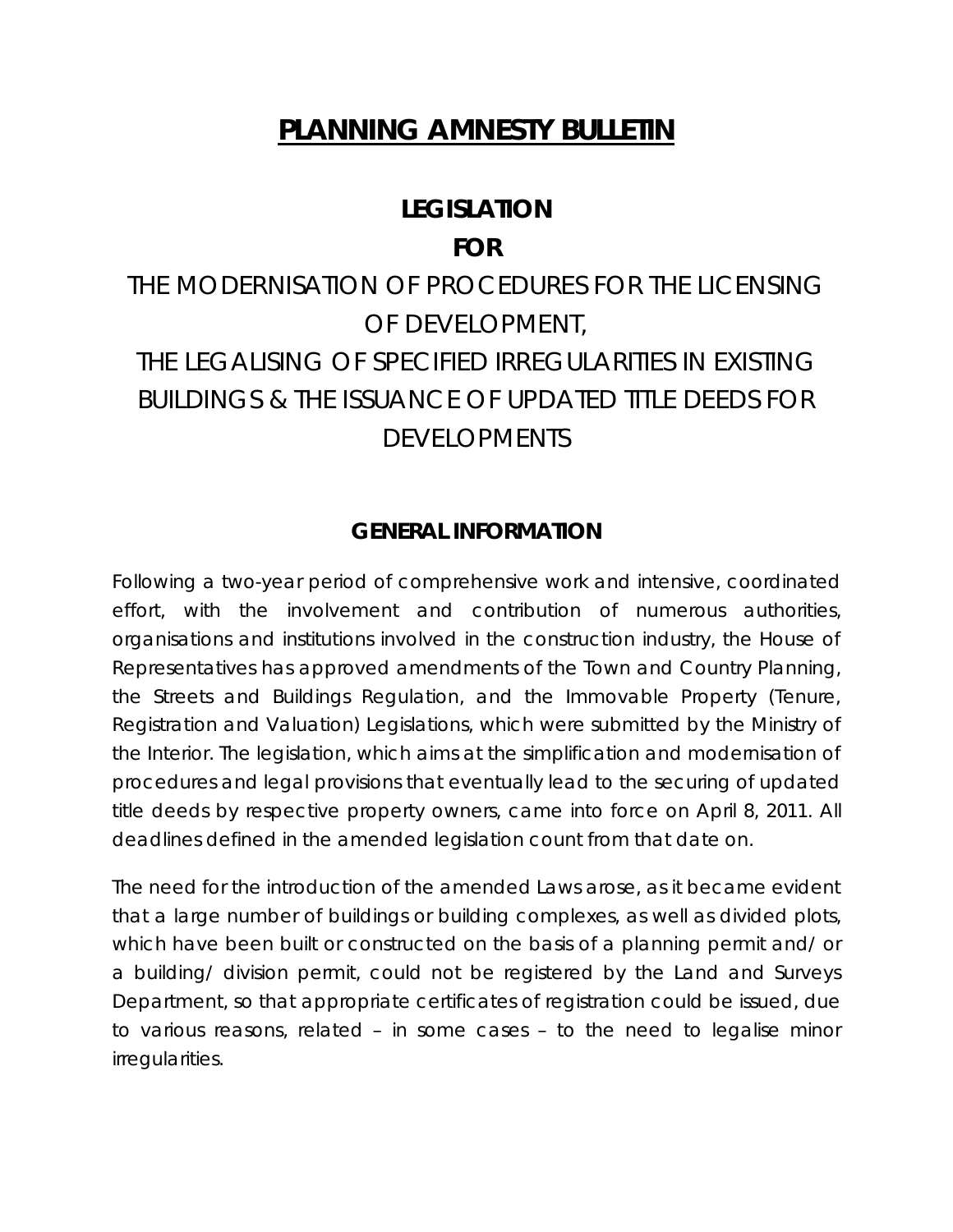By implementing the amended Legislations, the intention is to enable co-owners and/ or purchasers of property in the case of joint ownership, or even the sole owner of property, to legalise minor building irregularities, in order to secure the required certificate of approval and updated title (certificate of registration) of the property, for the development or for each of the units in comprehensive developments.

For the first time, the legislation is strengthened with temporary provisions, enabling the legalisation of irregularities of specific type, nature, scale and significance, in existing buildings, under certain conditions. The main condition is the existence of a relevant planning permit and/ or building permit for the development. Although this Bulletin does not replace the respective legislation text, interested persons should study its contents carefully, in order to benefit from these provisions. They must also co-operate with a professional – member of the Cyprus Scientific and Technical Chamber (ETEK) – so that all necessary declarations and applications can be submitted in time, within the specified deadlines.

The Government´s, as well the House of Representatives´, expectations, are to provide a framework for the legalisation of building irregularities that is as simple, brief and direct as possible, so that chronic problems and bottlenecks can be satisfactorily resolved. For this purpose, all Authorities involved are expected to process relevant applications in a positive and supportive spirit, taking into account the objectives that have been set at the outset, in order to overcome the problematic state of affairs that has arisen over the last decades for many different reasons.

At the same time, citizens intending to take advantage of the considerable opportunities offered by the amended legislation should submit complete and accurate applications, so as to facilitate and accelerate their processing and evaluation by the Authorities. Diligence is expected and required by all parties involved (applicants, professionals, Planning and Building Authorities and the Land and Surveys Department), if chronic problems are to be resolved.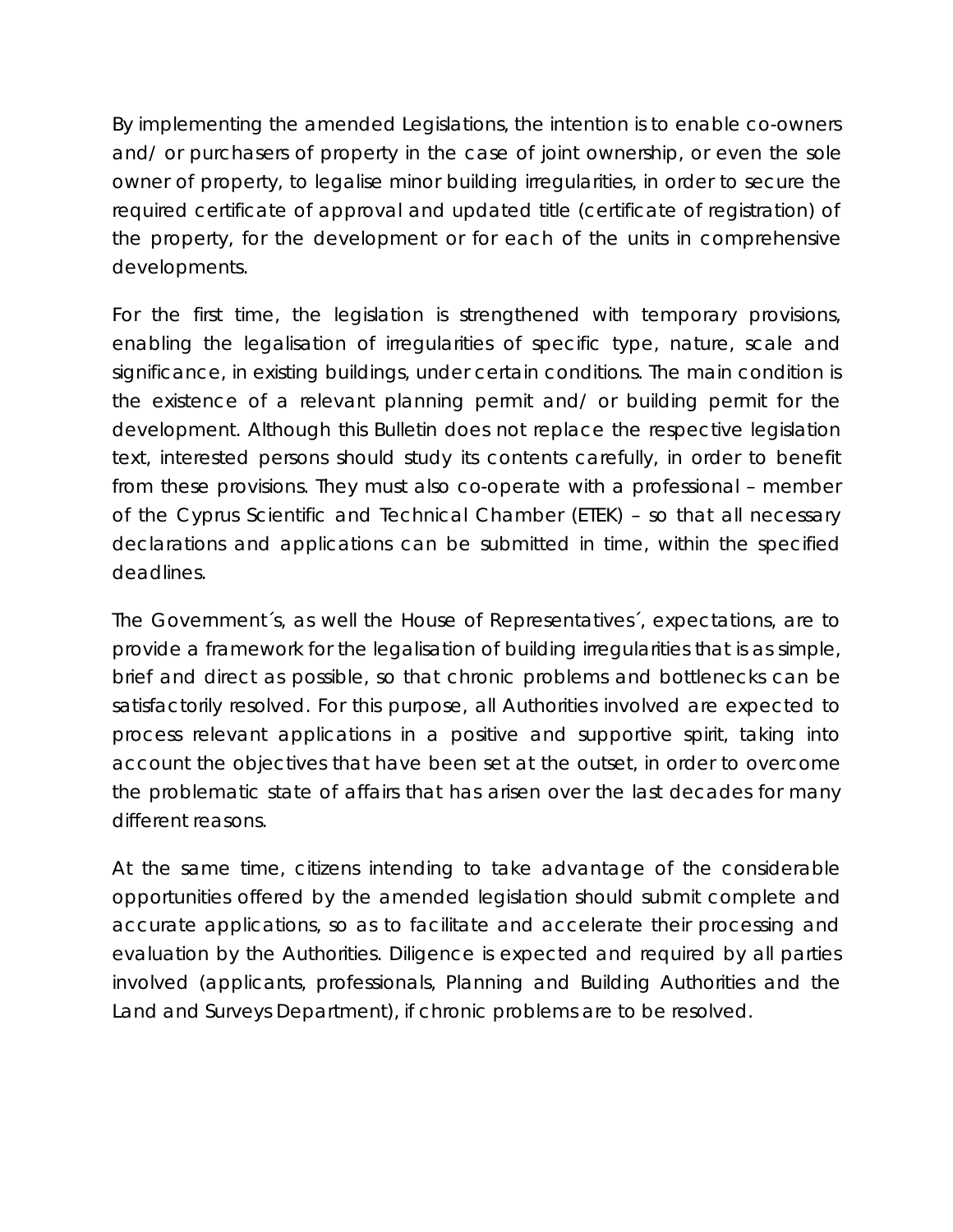The Bulletin is published in order to assist in the understanding of the opportunities presented by the current legislation. It does not, however, replace the laws, and in the case of any conflict, legislation shall override its contents.

## **KEY FEATURES OF THE LEGISLATION**

The key features of the amended legislation, which clarify the aspirations of the system introduced, are the following:

- (a) The legality of the building is no longer a prerequisite for the issuing of an updated title deed. It is made possible for a certificate of registration to be issued for a building with certain irregularities; however, these irregularities are to be recorded on the title deed.
- (b) Updated title deeds can be issued, despite any building irregularities, provided that an application is submitted to the Building Authority, together with an accurate description of the building as well as any irregularities that may appear, in comparison to the building or the planning permit issued.
- (c) The issuing of a title deed with notes does not render the relevant building legal. Where irregularities exist, substantial or otherwise, the Building Authority and/ or the Planning Authority, and/ or the Director of the Land and Surveys Department, are empowered to take measures against the owner, so that he can be persuaded to fulfil all obligations arising from the legislation and the permit.
- (d) The owner of the development, as well as the supervising engineer, are obliged to inform the Building Authority, within a specified period, as to the completion and beginning of use of the building, and to any alterations which may not conform with approved plans and conditions of the permits.
- (e) The right to activate necessary procedures for the legalisation of the development or for the issuing of updated title deeds, is extended – apart from the owner – to the purchaser (under certain conditions), as well as to the Competent Authority (Planning Authority, Building Authority, or the Director of the Land and Surveys Department). Consequently, the owner is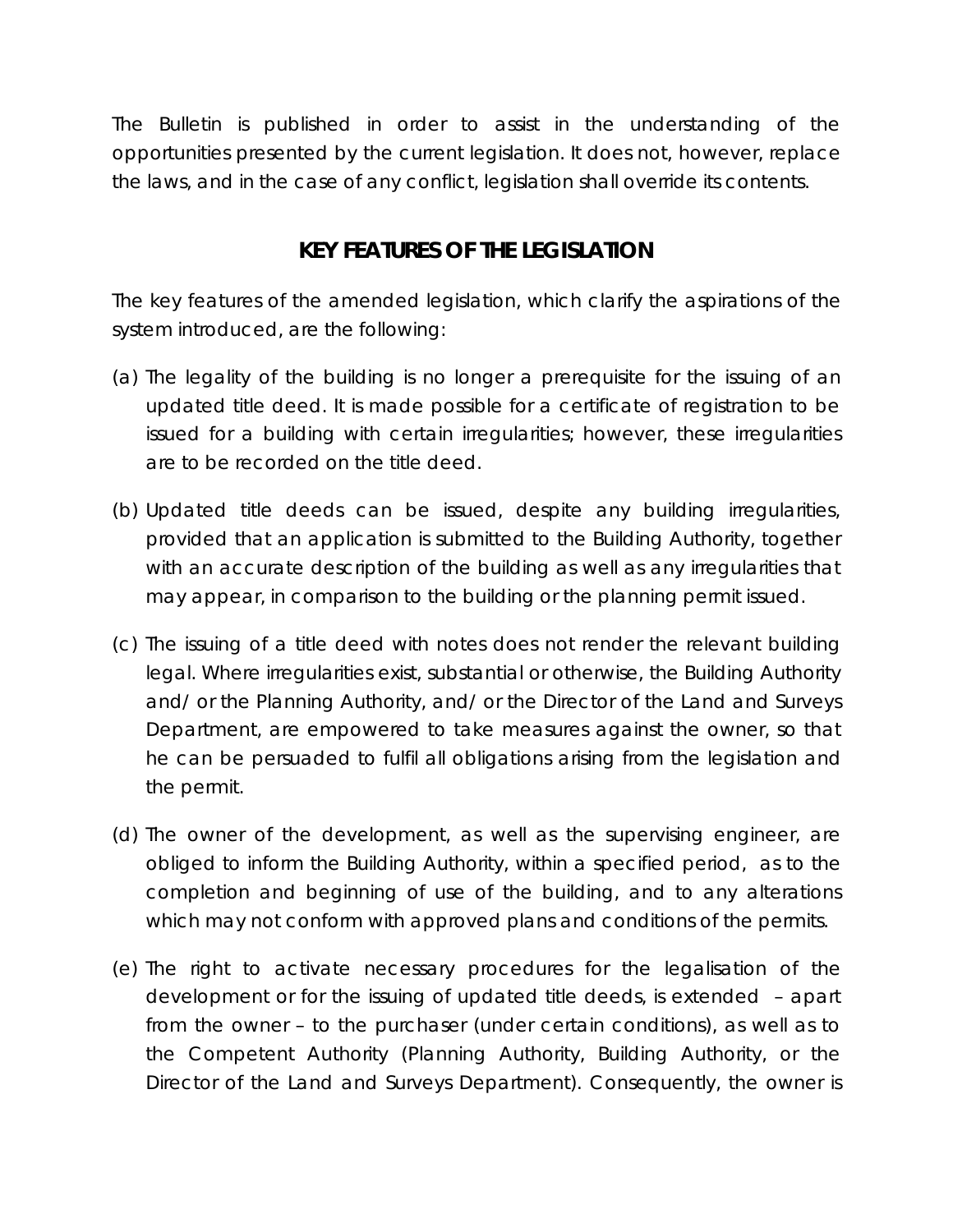no longer the only party that can invoke these procedures, particularly in cases where the owner is reluctant or unwilling to fulfil his obligations, as these arise from the conditions of the permits he has previously secured.

- (f) Updated title deeds are issued in the name of the original owner, and not in the name of purchasers. Authorities involved in the procedure do not have the power to transfer property rights to purchasers, without the owner´s consent. However, it is of crucial importance, that separate title deeds are issued for individual units of a larger development, as this facilitates significantly the purchaser to invoke the right of specific performance of the contract of sale, through action taken in the Courts, against the vendor. The transfer of property to purchasers is performed by the registered owner, either voluntarily, or by an Order of the Court, issued at the request of the purchaser.
- (g) Concerned Authorities shall inform each other directly on any actions taken towards the legalisation of the buildings, and will not depend on the owner´s initiative.
- (h) In all three amended laws, Competent Authorities (Planning Authority, Building Authority and the Director of the Land and Surveys Department) are empowered to impose administrative fines, in cases where the owner is reluctant or unwilling to submit the required declarations or applications for the legalisation of buildings, or irregularities in buildings, or for the issue of certificates of approval or certificates of unauthorised works or updated title deeds. Administrative fines are considered to be the means for obliging those parties with a legal responsibility to comply with their obligations by law. It is expected that strict administrative fines will definitely have a major impact on wrongdoers. Consequently, as a result of the incentives provided, but also in view of the risk of heavy administrative fines being imposed, all owners have a real interest in using the potential provided by amended legislations.

## **THE TOWN AND COUNTRY PLANNING LAW**

#### **PERMANENT PROVISIONS**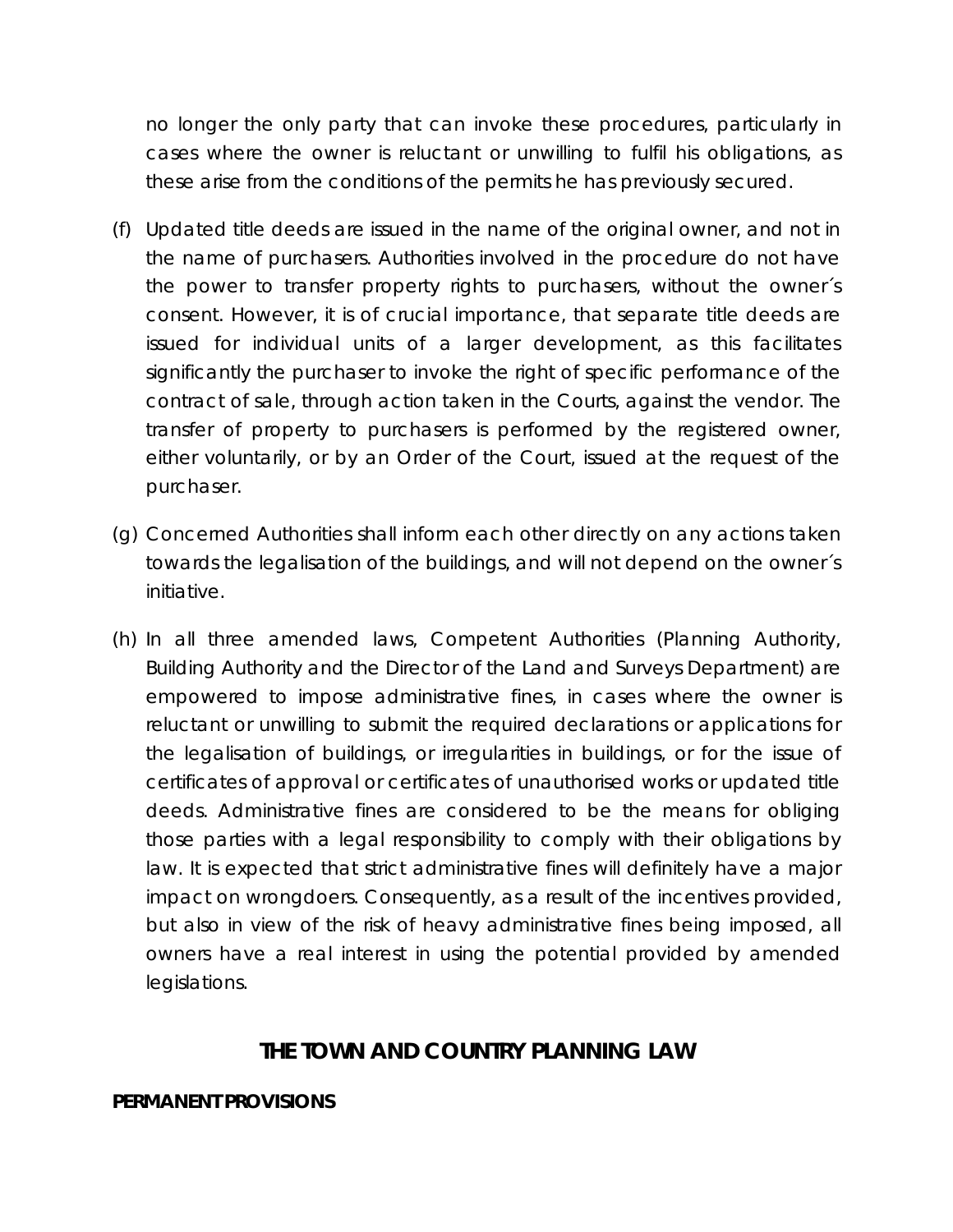- 1. The validity period of a planning permit is set by a condition attached to the permit and depends on the nature and scale of the approved development. If such a condition is not imposed, the planning permit is valid for a period of three years.
- 2. The validity of a planning permit can be extended for time periods considered by the Planning Authority as justified, depending on the nature and the scale of the development, provided that there have been no amendments to the provisions of the Development Plan, which are relevant to the development under consideration. The same applies where the implementation of the development has progressed to an extent that can be considered as irreversible.
- 3. A planning permit is automatically extended for one year, if a relevant application submitted to that effect is not decided.
- 4. The total validity period of a planning permit (including all extensions granted) should not exceed 8 years for one residential unit or change of use. For developments of a larger scale, this period may be up to 12 or 18 years, depending on the type and nature of the development.
- 5. These amendments will significantly reduce bureaucratic and administrative procedures, as well as the respective burden on Authorities and citizens and businesses alike.

#### **TEMPORARY PROVISIONS**

1. Temporary provisions aim at enabling the legalising of irregularities of a certain scale and significance on buildings that existed on April 8, 2011, provided that a planning permit and/ or building permit had been granted in the past. The law defines what is considered as an «existing building» and it is important that this definition is carefully studied (article 45A, paragraph (1) of the amending Law).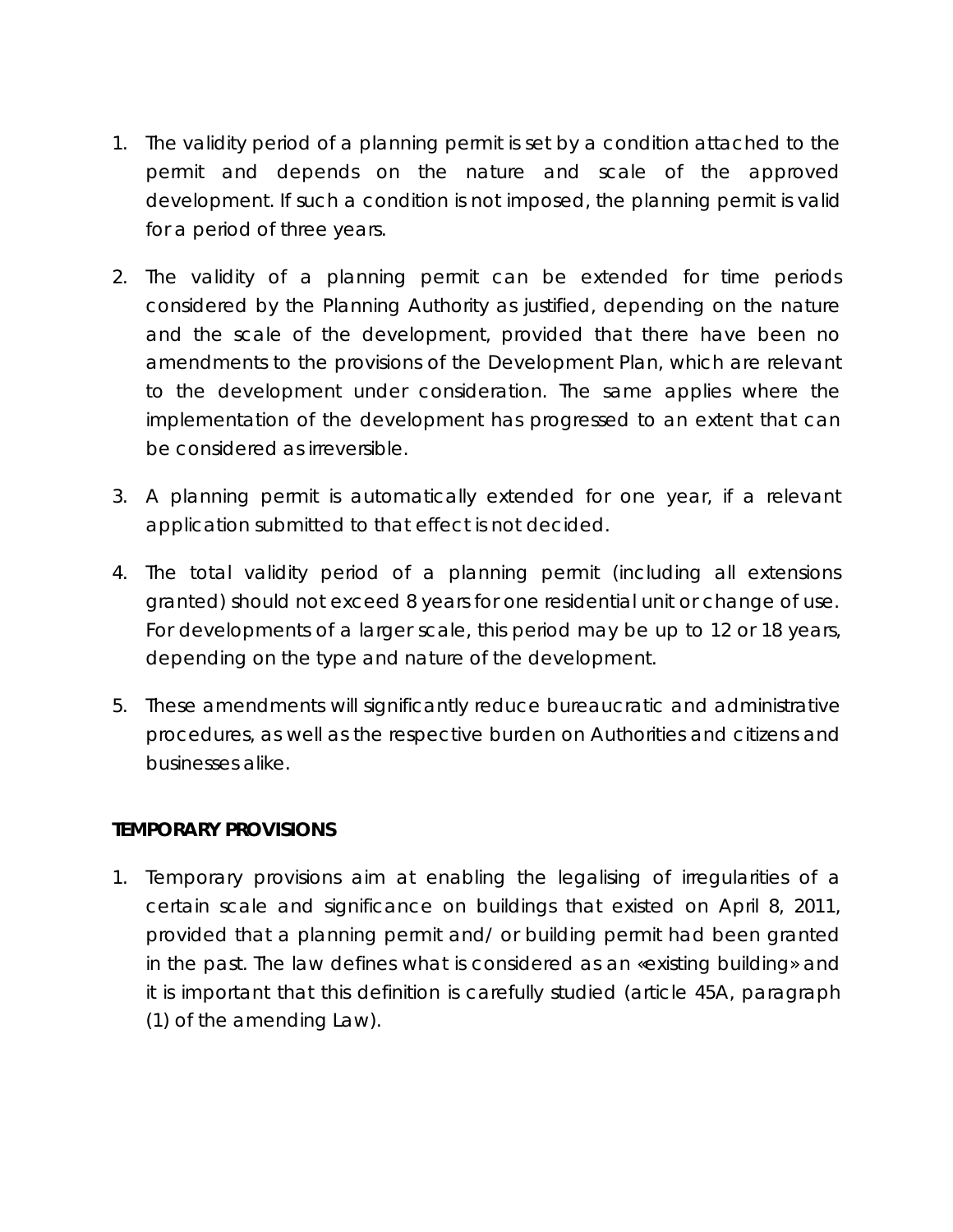- 2. Temporary provisions can be applied even if the planning permit and/ or building permit have expired. This specific provision is of significance for the benefit of the applicant.
- 3. The scale and significance of the irregularities that can be legalised are defined by the provisions of the law. Not any irregularity, irrespective of its scale, can be legalised. In general, it is possible for the following irregularities to be legalised (these are generally of a larger scale than the respective ones that can be legalised through the provisions of the Streets and Buildings Regulation Law):
	- (a) Existing additions or alterations to an existing building resulting in:
		- (i) Increase of the approved plot ratio (of the building or the individual units) up to 30% of the approved covered area, of which only 10% could be allocated outside the approved shell of the building. This 10% (outside the approved shell of the building) refers to the sum of all additions and not specifically to any individual unit exclusively.
		- (ii) Increase in the height, number of storeys (floors) or the coverage ratio of the building.
		- (iii) Differences in the approved general layout of the development.
		- (iv) Failure to comply with the minimum required distances from the property boundaries or between buildings.
	- (b) Change of use of existing small-scale development, provided that the new use is more desirable than the existing and it does not adversely affect to a considerable extent the amenities of the area.
	- (c) Reduction in the surface and the dimensions of existing plots, up to 20% of the surface area deriving from the designated plot ratio.
	- (d) Failure to complete part of the approved development (building or division of land) or incorrect infrastructure construction with respect to the permit´s terms and conditions or non-compliance with the permit´s conditions related to the provision of public infrastructure or noncompliance with the permit´s terms and conditions regarding the provision of suitable and adequate parking spaces (up to 10% of the number of parking spaces approved).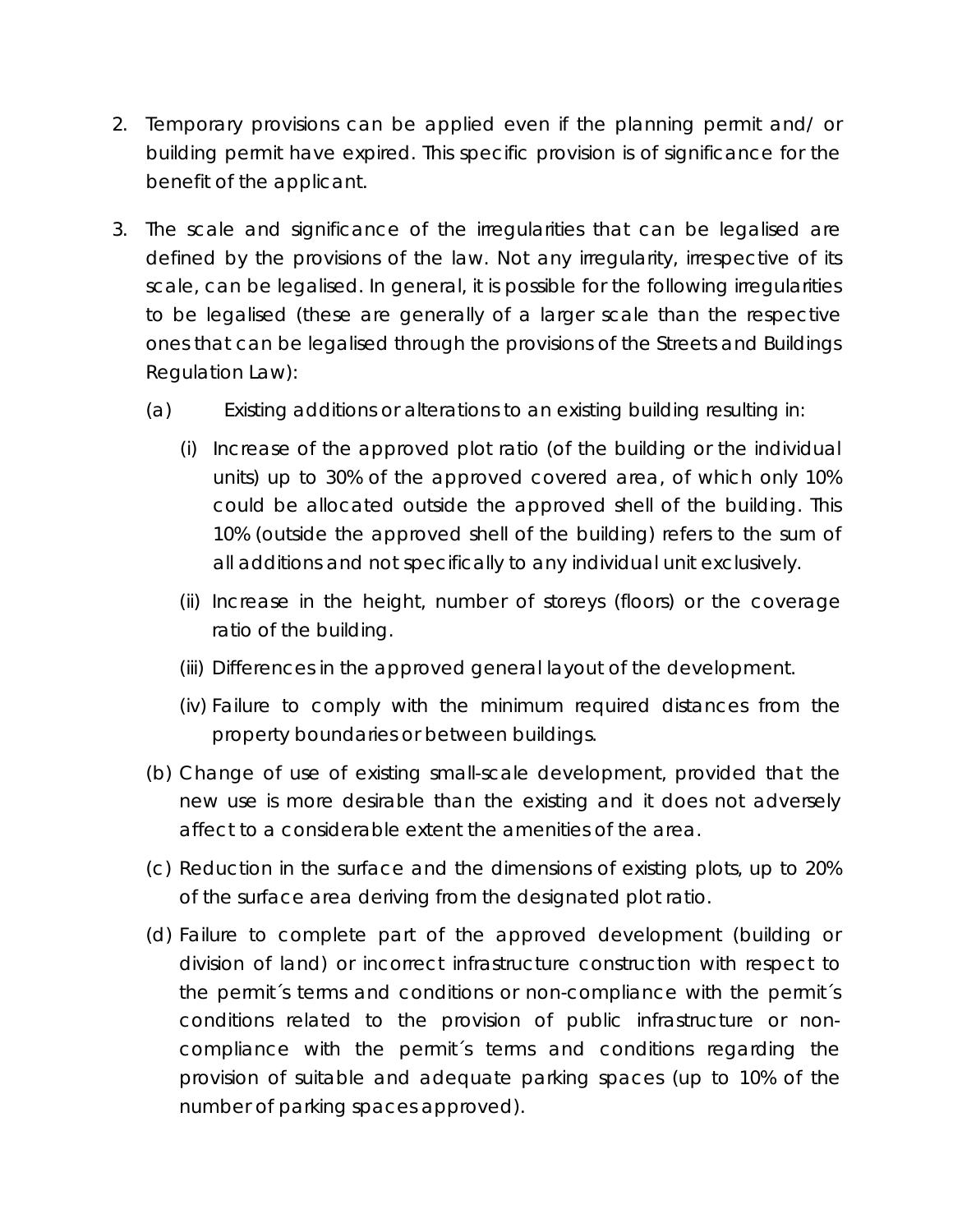- 4. The Law does not apply where any existing development was granted a planning permit through departure from the provisions of the Development Plan, under article 26 of the Town and Country Planning Law.
- 5. Under the temporary provisions of the Law, an application, can be submitted either by the holder of the original permit, or, if this person is unwilling or reluctant to cooperate, any interested party with respect to the development.
- 6. Temporary provisions apply to residential/second-home developments, tourist complexes, commercial developments (up to 1000 sq.m.), mixed residential/second-home and commercial developments (where the predominant element of the development is the residential use), and to building plots (produced through the division of land). Legislation does not apply to developments other than the above. The legalisation of irregularities in such developments may be sought, only, through the process of applying for a planning permit through departure from the provisions of the Development Plan, under article 26 of the Law.
- 7. A prerequisite for the application of the temporary provisions of the Law is that the possession, use and enjoyment of each individual separate unit (in building complexes or apartment blocks) are fully secured, and that there is no significant adverse effect on the amenities of neighbouring/ surrounding properties and uses.
- 8. The Law defines obligations regarding the notification of applications for the legalisation of irregularities. It also provides for the right of neighbours to submit their views or objections with respect to the application, and requires the Planning Authority to publish relevant decisions.
- 9. The Law defines a six-month period from April 8, 2011 for the submission of a statement of intent by owners of buildings with irregularities. Such a statement can be submitted by purchasers of individual property units (second homes or apartments) where the owner himself is not willing to do so.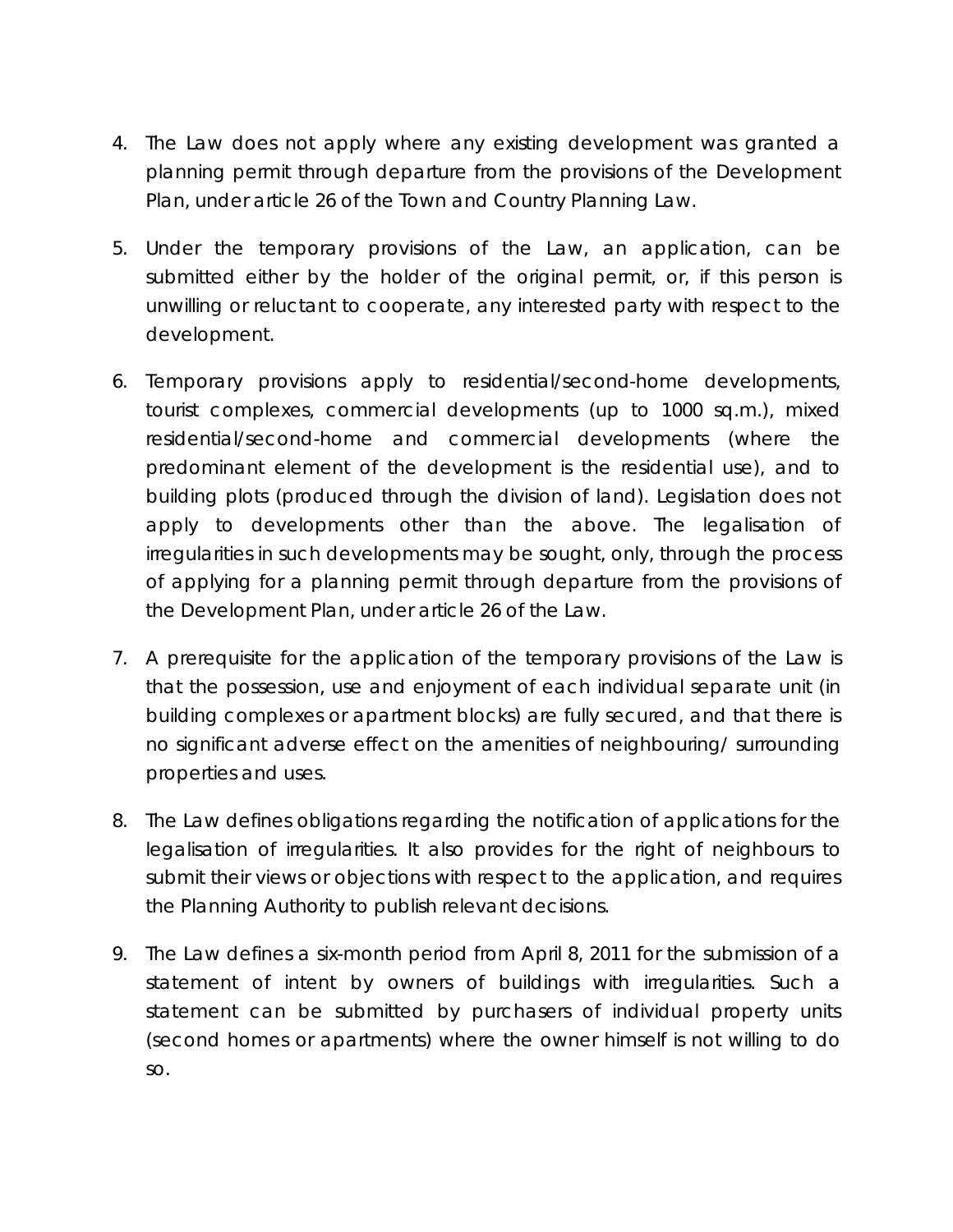- 10. This statement is simple, and is submitted to the Ministry of the Interior. It contains general information that is necessary so as to ensure that the irregularities existed on April 8, 2011, and is attested by an affidavit provided by a qualified person, member of the Scientific and Technical Chamber of Cyprus (ETEK).
- 11. Any person not submitting a statement of intent within the specified period, which expires on October 7, 2011, will not have the right to make use of the temporary provisions of the Legislation. This, of course, does not apply to persons submitting, directly, an application for planning permit (instead of a statement of intent) to the Planning Authority until October 7, 2011, or those who have already submitted an application to the Building Authority for a certificate of approval and have not yet been informed of the Authority´s decision. It should be noted, that the statement of intent must not be confused with the application for planning permit, which is required in all cases.
- 12. A fixed three-year period, expiring on April 7, 2014, is defined, for the submission of applications making use of the temporary provisions of the Legislation, only where a statement of intent has already been submitted in time. Documents and drawings submitted with the application are listed in the relevant application form.
- 13. If the approved surface of a building or unit in a building (e.g. apartment or second home) is exceeded, a compensation levy will be imposed on the owner or purchaser, which will be equivalent to the market value of the area in excess. These values will be determined on the basis of general estimates carried out by the Department of Land and Surveys, which will be published by an Order of the Minister of the Interior. It will be also possible to compensate for these values through the transfer of development rights from listed buildings or other private property.
- 14. A 20% discount on the compensation levy is set for all applications submitted within the first year period, and a 10% discount for applications submitted within the second year of the implementation of the provisions of the law.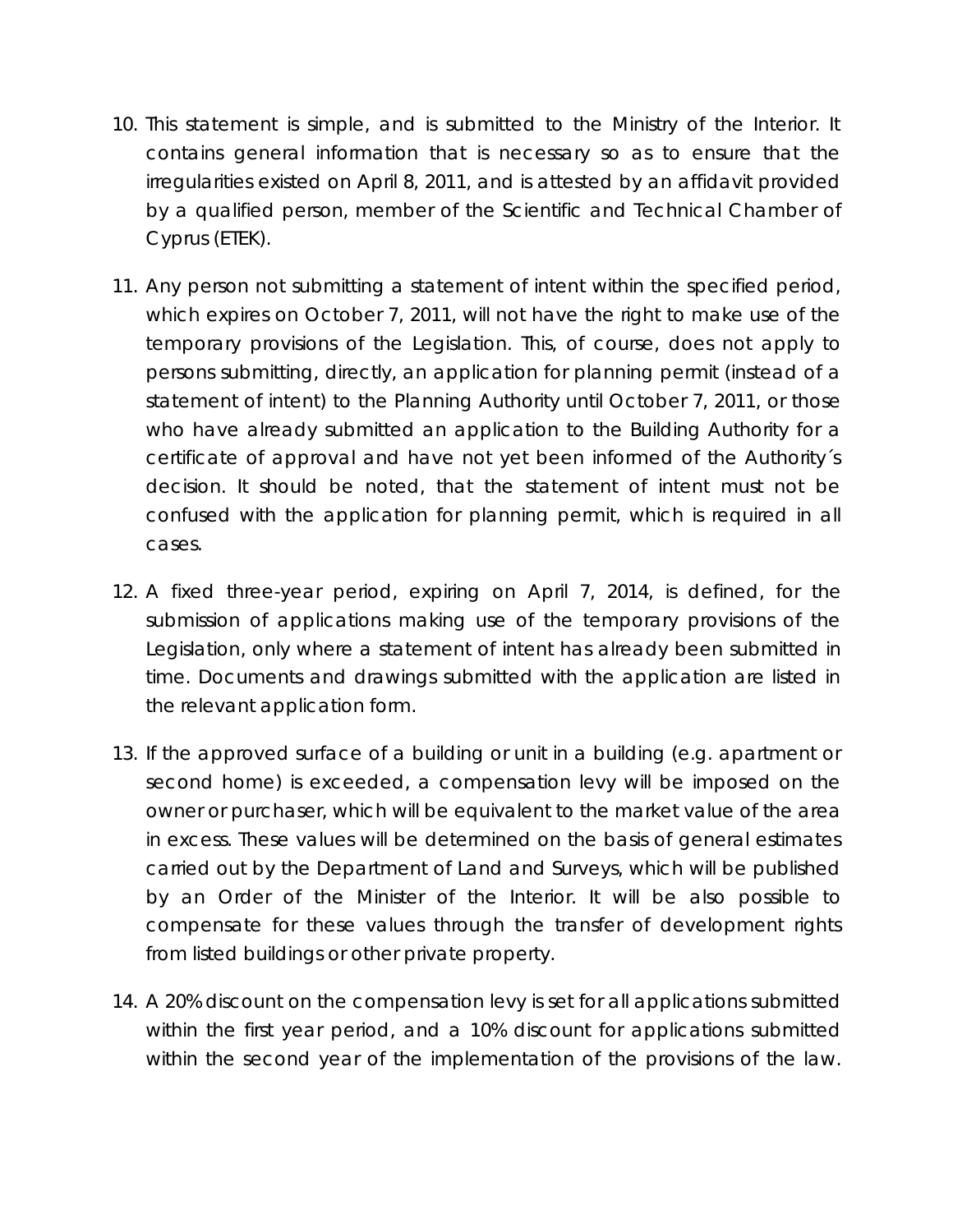This arrangement will serve as an incentive for early submissions. No discount will be granted for applications submitted within the third year period.

- 15. All compensation levies will be managed by the Local Authorities and used for projects for the upgrading of the environment in their administrative area.
- 16. In certain cases, additional compensation levies or charges may be imposed, so that any adverse effects caused by the development permitted may be mitigated.
- 17. In cases of developments consisting of a number of units, it is desirable that the statements of intent, or planning applications, are submitted jointly by as many co-owners or purchasers as possible, so that procedures could be sped up.
- 18. In order to discourage future irregularities Planning Authorities have the power to impose administrative fines. Such fines may also be imposed on a planning permit holder not taking the steps required to legalise irregularities.

## **THE STREETS AND BUILDINGS REGULATION LAW**

#### **PERMANENT PROVISIONS**

- 1. In those cases where a development consists of more than one units (e.g. apartment blocks, second-home complexes), it is now mandatory that an application for a building permit is submitted along with an application for the division of the property. Such an application for the division of the property shall specify all constituent parts (elements) of each unit (e.g. parking spaces, storage rooms, co-owned areas of the building, etc).
- 2. For the first time, Building Authorities are empowered to issue a building permit even when certain differences of a small scale and significance exist, with respect to the planning permit granted. Such variations are defined in the legislation.
- 3. The owner, as well as the supervising engineer appointed by the owner, are obliged to notify the Building Authority of the time when a building is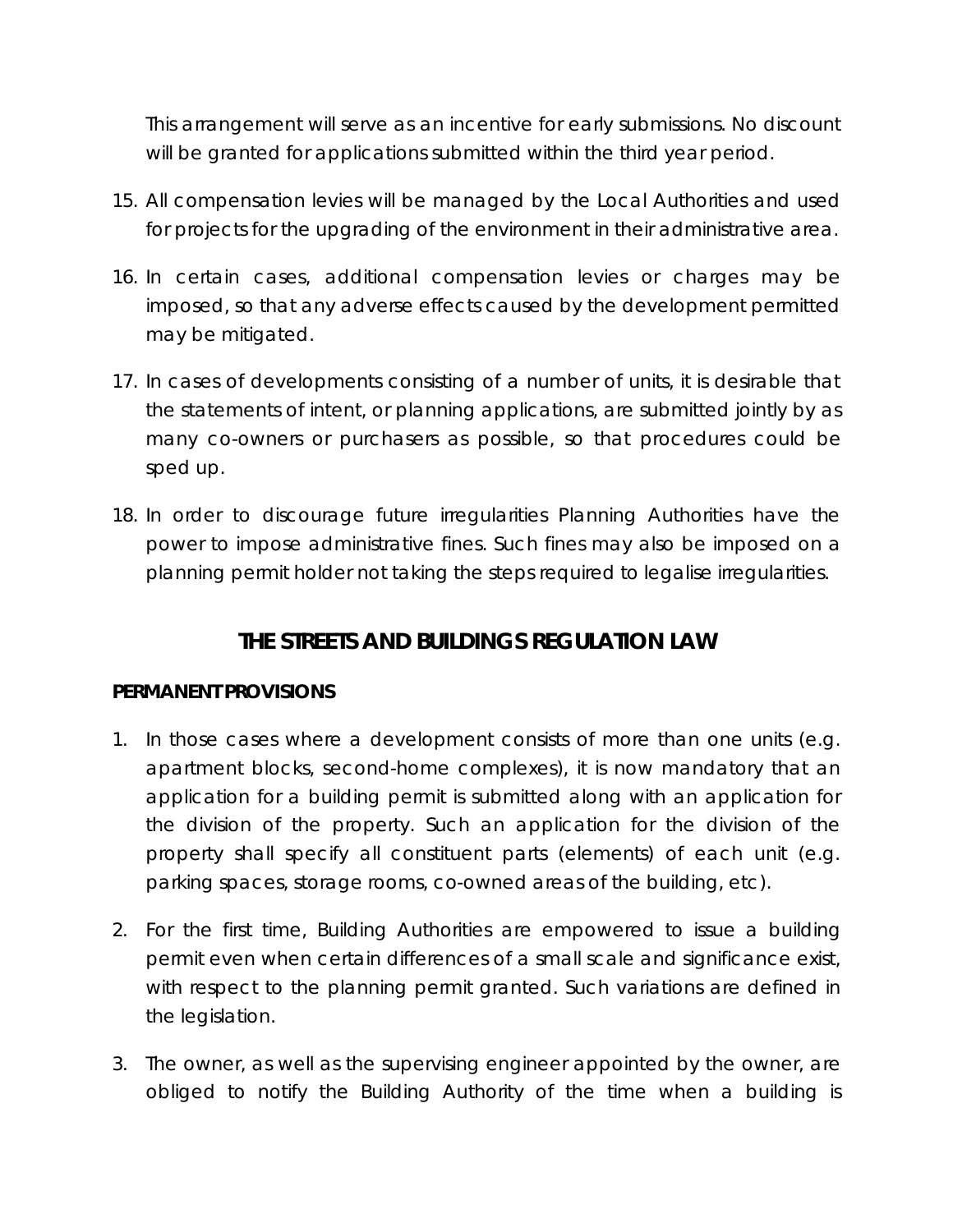completed or put into effective use. In addition, both parties have the responsibility to inform the Authority of any differences in the building, as it was completed, as compared to the permit issued.

- 4. The Building Authority is empowered to impose administrative fines on owners who fail or are unwilling to apply for a certificate of approval or to legalise the building.
- 5. The Building Authority may issue a certificate of approval, even if a planning permit or a building permit has expired. The certificate of approval has the effect of a building permit.
- 6. A certificate of approval may be issued without any notes or with notes concerning irregularities in the building or part of the building. Such a certificate of approval, with or without notes, may even be issued for part of the development, provided that this part can function properly and independently.
- 7. In cases of irregularities of a very severe nature, the Building Authority is empowered to issue a certificate of unauthorised works, requiring the Department of Lands and Surveys to register a note on the title, prohibiting the transfer of the property to another person.

#### **TEMPORARY PROVISIONS**

- 1. Temporary provisions allow the legalising of irregularities of a certain scale and significance that existed on April 8, 2011, on existing buildings. The definition of the term «existing building» is given in the law.
- 2. Temporary provisions of article 10D of the Streets and Buildings Regulation Law do not apply in cases of irregularities in tourist developments, industrial (heavy or light) or multi-purpose/ commercial developments.
- 3. The scale and significance of the irregularities that can be legalised are defined by the provisions of the law. Not any irregularity, irrespective of its scale, can be legalised.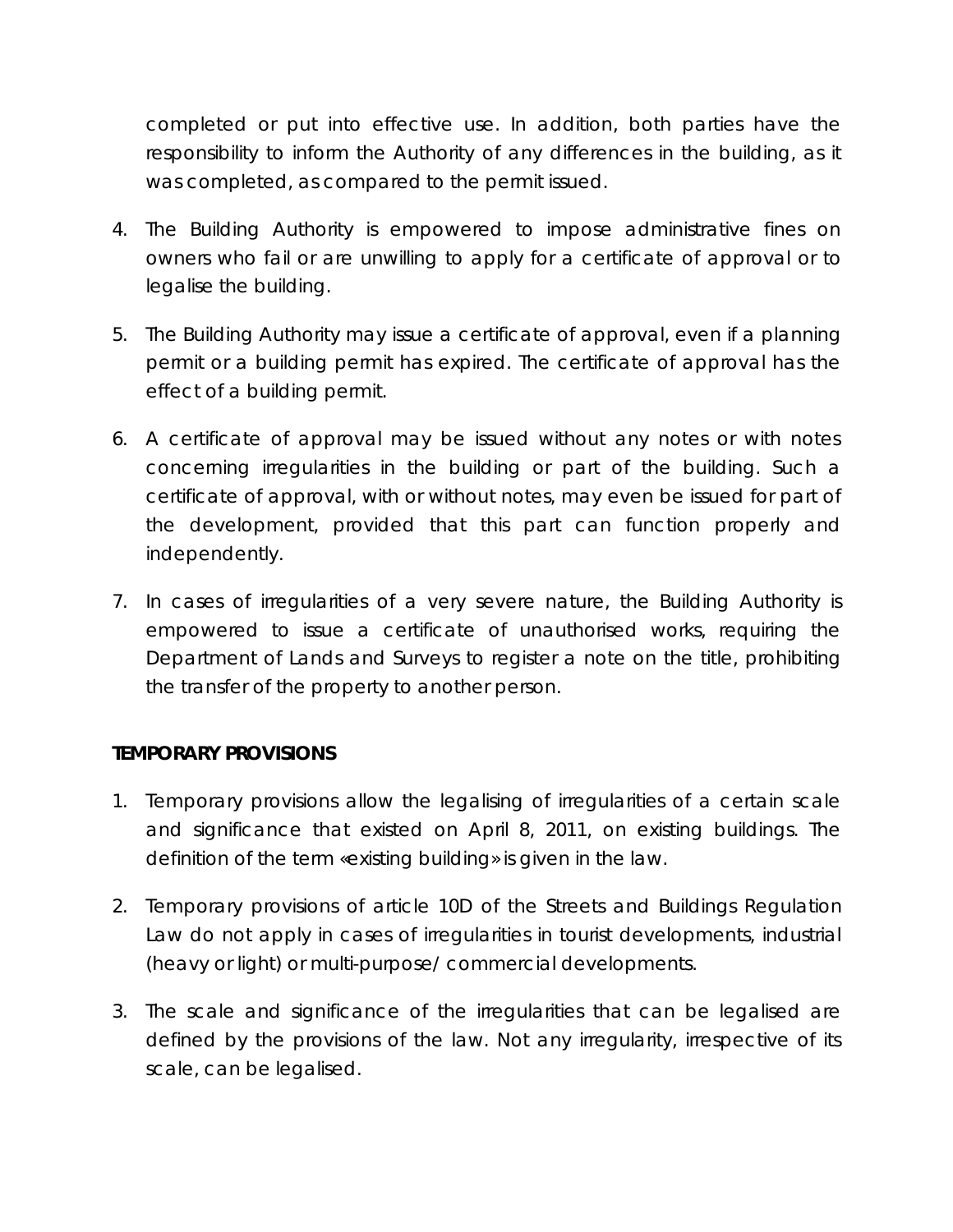- 4. Specifically, the temporary provisions of the law can apply where the approved covered area is not exceeded by more than 10%, provided that half of the area in excess relates to alterations executed within the shell of the building.
- 5. An application, under the temporary provisions of the Law, can be submitted either by the holder of the original permit, or by any other person with a vested interest with respect to the development. The process can be activated by the Building Authority, without any application being submitted by any interested party.
- 6. A prerequisite for applying for the legalisation of irregularities in a building, is that the possession, use and enjoyment of individual units (in building complexes or apartment blocks) are fully secured, and that there is no significant adverse effect on the amenities of surrounding properties and uses.
- 7. The Law defines obligations regarding the notification of applications for the legalisation of irregularities. It also enables neighbours to submit their views or objections with respect to the application, and requires the Building Authority to publish relevant decisions.
- 8. Applications, under the temporary provisions of the law, are submitted to the Building Authority, which prepares a comprehensive report to be submitted for consideration and decision to the three-member Committee. In cases of developments consisting of a number of units (second-home developments or apartment blocks), it is preferable that applications are submitted jointly by as many co-owners (or purchasers) of the property as possible, so that procedures could be sped up.
- 9. The Law defines a six-month period from April 8, 2011 within which the owner or the purchaser of a building with irregularities must submit a statement of intent for legalising irregularities in the property.
- 10. Any person not submitting a statement of intent within the specified period, will not have the right to make use of the provisions of the Legislation.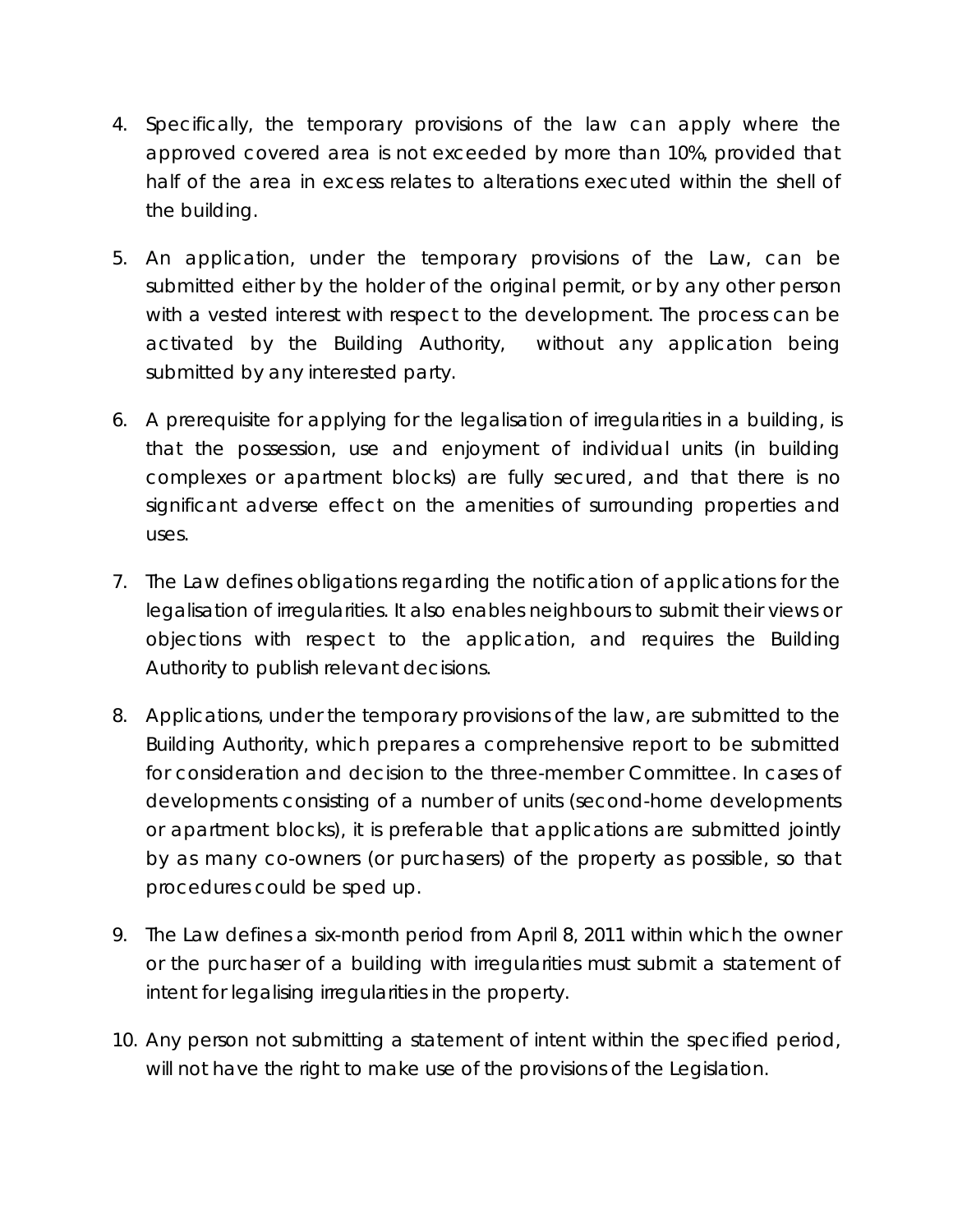- 11. The Law defines a fixed three-year period for the submission of applications making use of the provisions of the Legislation, only where a statement of intent has already been submitted in time or where the application itself (rather than a statement of intent) has been submitted within the specified six-month period.
- 12. If the approved surface of a building or unit in a building (e.g. apartment or second home) is exceeded, a compensation levy will be imposed on the owner or purchaser, which will be equivalent to the market value of the area in excess. These values will be determined on the basis of general estimates carried out by the Department of Land and Surveys that will be published by an Order of the Minister of the Interior. It is also possible that these values are compensated through the transfer of development rights from listed buildings or other private property.
- 13. A 20% discount on the compensation levy is set for all applications submitted within the first year period, and a 10% discount for applications submitted within the second year of the implementation of the provisions of the law. This arrangement will serve as an incentive for early submissions. No discount will be granted for applications submitted within the third year period.
- 14. All compensation levies will be managed by the Local Authorities and used for projects for the upgrading of the environment in their administrative area.
- 15. In certain cases, additional compensation levies or charges may be imposed, so that any adverse effects caused by the development permitted may be mitigated.

## **THE IMMOVABLE PROPERTY (TENURE, REGISTRATION & VALUATION) LAW**

1. An application for an updated title deed is submitted by the registered owner of the property, even if a planning permit or a building permit has expired. Documents submitted with the application are listed in the relevant application form.